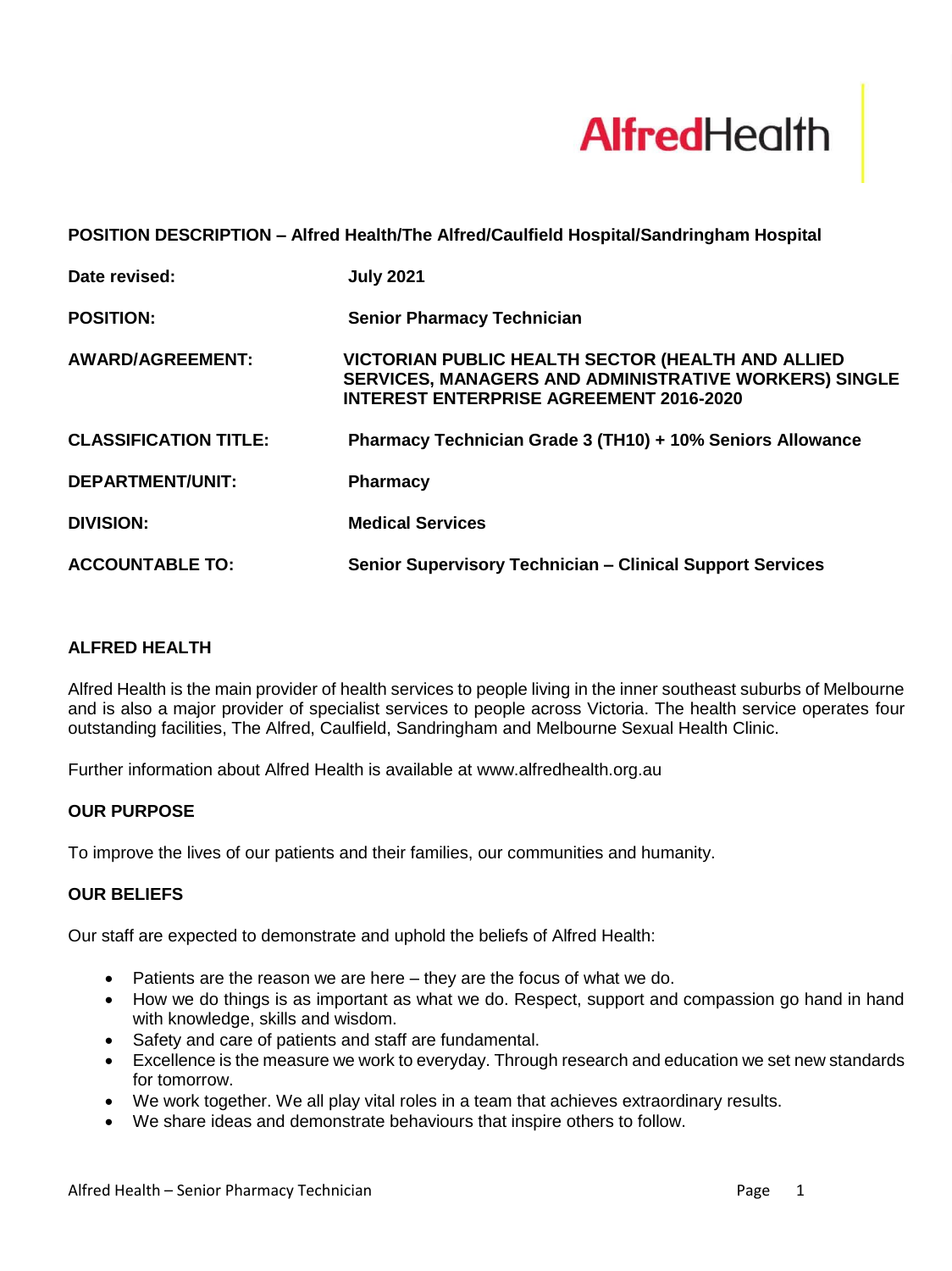# **DEPARTMENT**

The Pharmacy services operate over 4 sites within Alfred Health and involve in training interns, undergraduate and overseas research students. Pharmacists are essential members of all clinical teams and have a critical role in patient management. Their understanding of Pharmaceutics, Pharmacology and Medicine Management ensures Alfred Health patients receive the best pharmacy care possible. The service has 3 key priorities:

- Medication Safety
- Cost effective use of medicines
- Delivery of specialist pharmacy expertise at critical points in the patient care pathway

Services have been aligned with the Alfred Health clinical programme structure

Further information is available the Pharmacy website - [https://www.alfredhealth.org.au/services/pharmacy-at](https://www.alfredhealth.org.au/services/pharmacy-at-alfred-health/about-alfred-health-pharmacy)[alfred-health/about-alfred-health-pharmacy](https://www.alfredhealth.org.au/services/pharmacy-at-alfred-health/about-alfred-health-pharmacy)

#### **POSITION SUMMARY**

The Alfred Health Senior Pharmacy Technician role has several key rotations to support the ongoing needs of the Pharmacy Department.

- Aseptic services
- Procurement and Distribution services
- Inpatient services
- Ward Based and MMT services

#### **KEY RESPONSIBILITIES (may vary depending on current rotation)**

The Alfred Health Senior Pharmacy Technician will participate in the rotation model and undertake key responsibilities for each rotation. Each rotation will provide its own orientation, training and key responsibilities.

#### **Aseptic Services**

Rotations provide support to the Senior Supervisory Pharmacy Technician – Aseptic Services; undertaking advanced and complex compounding and manufacturing, and supporting the management and governance of the Aseptic Suite.

- Work closely with the Senior Supervisory Pharmacy Technician to continuously improve the efficiency and effectiveness of the service
- Within the Aseptic Suite, support the coordination of staff and problem solving to ensure smooth service provision
- Undertake compounding of medications within the cytotoxic and cross-flow suites
- Facilitate extemporaneous manufacturing, repacks and prepacks as required
- Support the day-to-day management of the respective areas
- Assist in reviewing procedures, guidelines and policies
- Participate in filling of resuscitation boxes

Alfred Health – Senior Pharmacy Technician **Page 2** and Page 2 Complete any recommended extended training programmes and maintain relevant competencies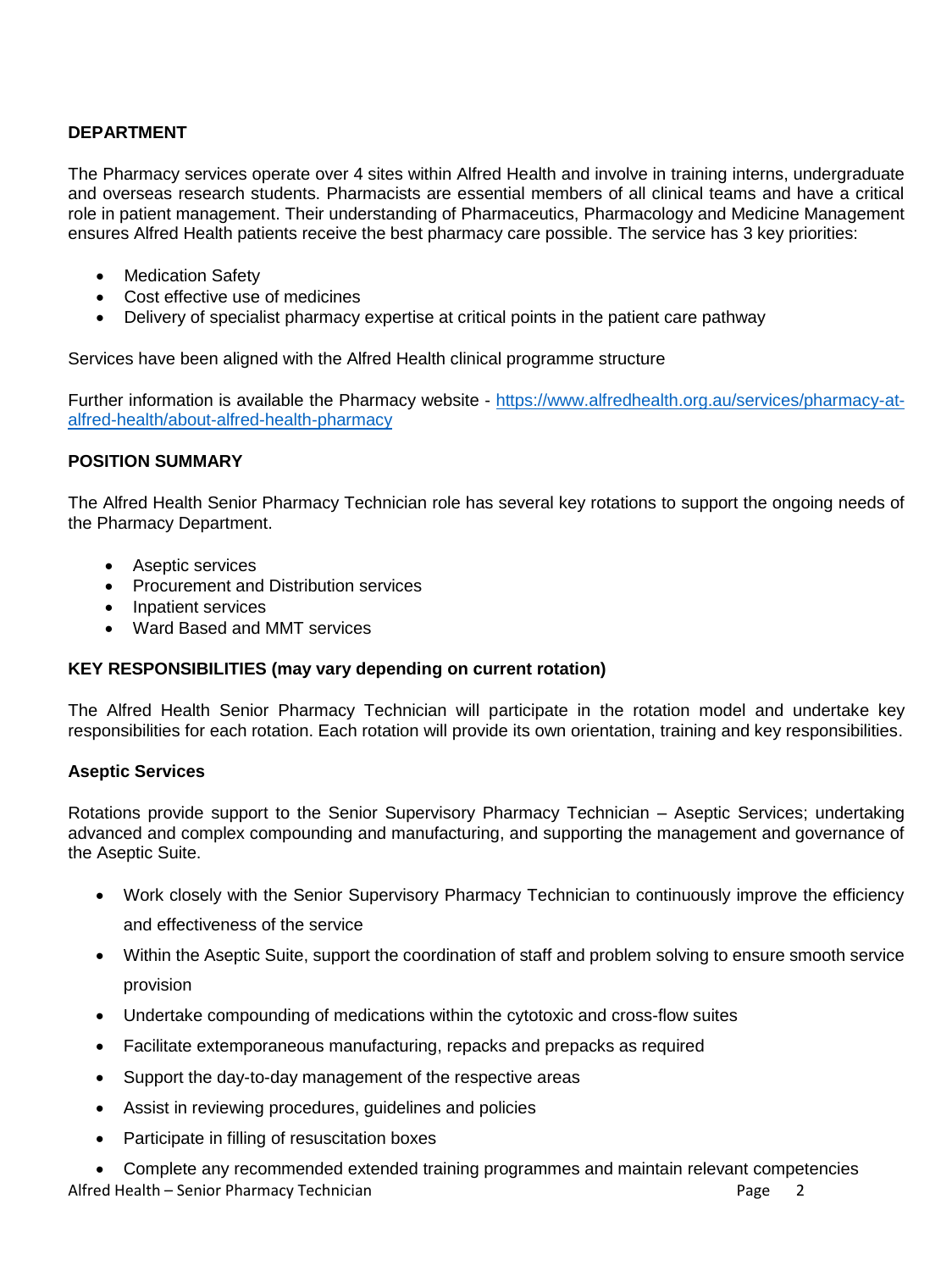# **Procurement and Distribution Services**

Senior Technicians will work closely with the Pharmacy Procurement Manager and procurement/distribution team. The Senior Pharmacy Technician will be an integral team member, co-ordinating imprest management and ordering of DDs and other critical items and supporting the operational procurement activities.

- Co-ordinate the ordering, invoicing and distribution of DDs across the hospital
- Work closely with the Procurement and Distribution team to continuously improve the efficiency and effectiveness of the service
- Liaise with the preferred wholesaler to ensure efficient ward imprest management and regular analysis of imprest use
- Support the Store Management Team in the maintenance and review of stores inventory
- Participate in the analysis and review of imprest levels in wards and pharmacy units across all sites
- Liaise with relevant staff on medicine supply and storage issues.
- Assist in reviewing procedures, guidelines and policies.
- Receive, unpack and process invoices for deliveries to the store
- Monitor imprest levels at agreed intervals in conjunction with the Senior Clinical Pharmacist of the unit
- Transfer stock between locations when requested
- Assess and recycle medicines as part of returns processing
- Participate in expiry date checking
- Undertake repacking and pre-pack of specified medications

# **Inpatient Services**

Senior Technicians support the Senior Supervisory Pharmacy Technician – Inpatient Services in delivering patient-focused timely, accurate, and appropriate medication access to patients within the hospital. This rotation will be a member of the non-imprest checking team and will support the leadership and management of the inpatient dispensary.

- Facilitate the sorting of PBS claim paperwork
- Work closely with the Inpatient Senior Pharmacist and Technician to ensure non-imprest supplies are available in a timely way and in accordance with specific monitoring, instructions or legal requirements
- Work closely with the Senior Supervisory Pharmacy Technician to continuously improve the efficiency and effectiveness of the inpatient services
- Meet regularly with the inpatient team and contribute to the development and improvement of the service.
- Liaise with relevant staff on medicine supply and storage issues
- Undertake final accuracy check for medications in accordance with local and legislative guidelines following training and competency assessment
- Assist in reviewing procedures, guidelines and policies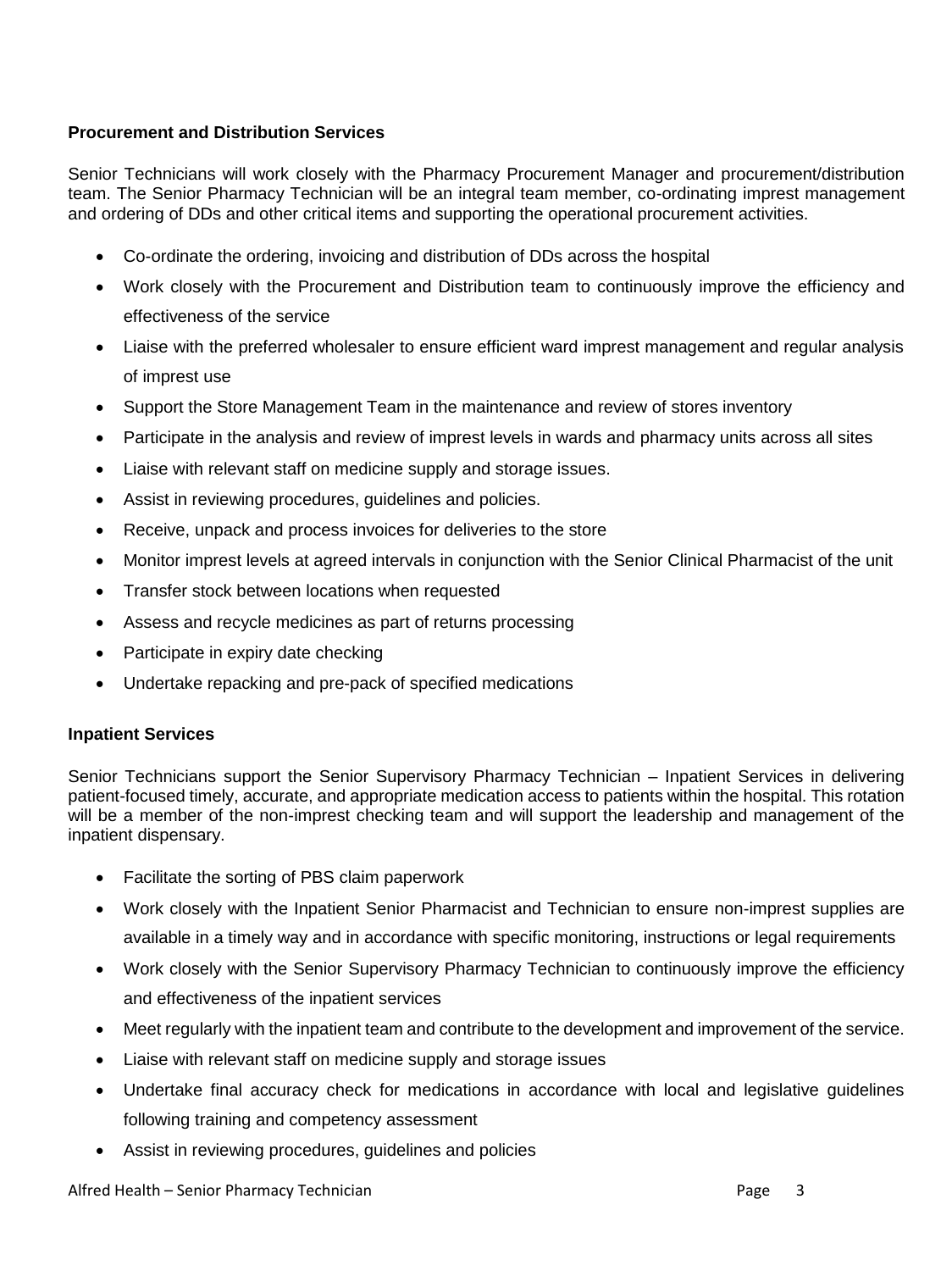- Provide support in the training and education requirements of new and rotating staff
- Deputise in the absence of the Senior Supervisory Technician

# **Ward Based and MMT Services**

Senior Technicians provide support to Clinical Pharmacists to ensure patients' medications are available in a safe and timely manner. Key aspects of this role include ordering and review of medication usage at ward level and assessment and management of patients' own medicines throughout admission.

- Monitor non-imprest levels at agreed intervals in conjunction with the clinical pharmacists
- Meet regularly with the respective teams and contribute to the development and improvement of each service
- Liaise with relevant staff on medicine supply and storage issues
- Monitor drug storage conditions on ward and within pharmacy
- Assist with the identification and implementation of recommendations to improve medication safety and MMT services at ward level and within pharmacy
- Represent the team at ward Medication Safety walk arounds, feeding back any actions to the Senior Supervisory Pharmacy Technician

# **Safety**

- Bring to the attention of the clinical pharmacist any supply problems to support ongoing patient care.
- Feedback and report incidents in a constructive manner according to procedure.
- Monitor drug storage conditions on ward and within pharmacy.
- Assist with the identification and implementation of recommendations to improve medication safety at ward level and within pharmacy.

# **Personal and People Development**

- Take part in own annual performance review and development.
- Undertake all required initial and ongoing training and competency assessments within agreed times.
- Participate in team meetings and clinical learning and development programmes.
- Assist with the training of new and rotating staff, including students.

# **Reporting and Quality Assurance**

- Ensure End of Month processes and KPIs are completed in a timely manner, including financial, administrative and other required data collections and analysis.
- Provide information to other health professionals within limits of job role and refer appropriately to the Clinical Pharmacist. Generate and analyse reports on medication usage.

Alfred Health – Senior Pharmacy Technician **Page 4** and Page 4 and Page 4 and Page 4 and Page 4 and Page 4 and Page 4 and Page 4 and Page 4 and Page 4 and Page 4 and Page 4 and Page 4 and Page 4 and Page 4 and Page 4 and P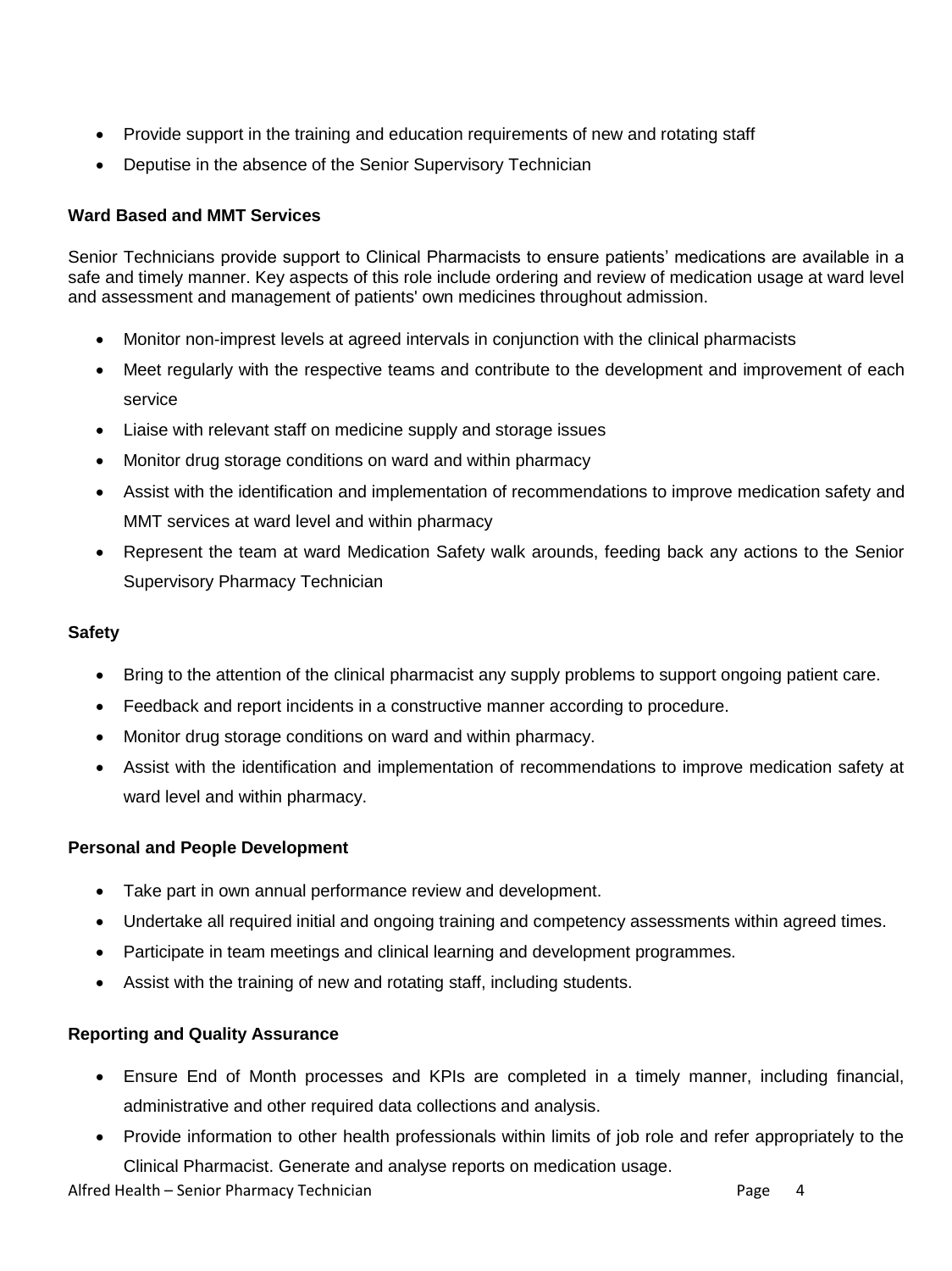- Collect data for quality initiatives, audits, research and KPI analysis.
- Ensure records are maintained as per local standard operating procedures.
- Ensure all filing is kept up to date and archived as necessary, following legal requirements for the retention of pharmaceutical and other records.
- Participate in presenting information to the department such as at Continuing Education sessions

#### **Health and Safety**

- Undertake relevant health and safety training and embed learnings in every day processes
- Adhere to relevant guidelines and procedures for the storage and disposal of medicines, and other hazardous substances.

#### **General**

- Maintain excellent working relationships & communication with all members of the teams.
- Assist the Area Managers in general administrative and management responsibilities, and provide leadership support.
- Participate in research and audit activities as required.
- Represent the Pharmacy Department at relevant internal and external meetings as required.
- Attend and actively contribute to pharmacy department meetings and educational forums.
- Ensure that the relevant legislative requirements, hospital guidelines and accreditation and professional standards are followed.
- Participate in late shift, weekend and public holiday roster as rostered.
- Participate in yearly stock take.
- Undertake other roles within scope as delegated by the Pharmacy Executive and the Senior Operations Team.
- Provide information to other health professionals within limits of job role and represent the Pharmacy Department when required to attend communication meetings outside and inside the Hospital.
- This job description is not intended to be a complete list of duties, but to highlight the current main responsibilities of the post. It may be reviewed from time to time in agreement with the post holder and the Area Managers to support team objectives, service provision and the department's annual business objectives.

# **QUALITY, SAFETY, RISK and IMPROVEMENT**

 Maintain an understanding of individual responsibility for patient safety, quality & risk and contribute to organisational quality and safety initiatives